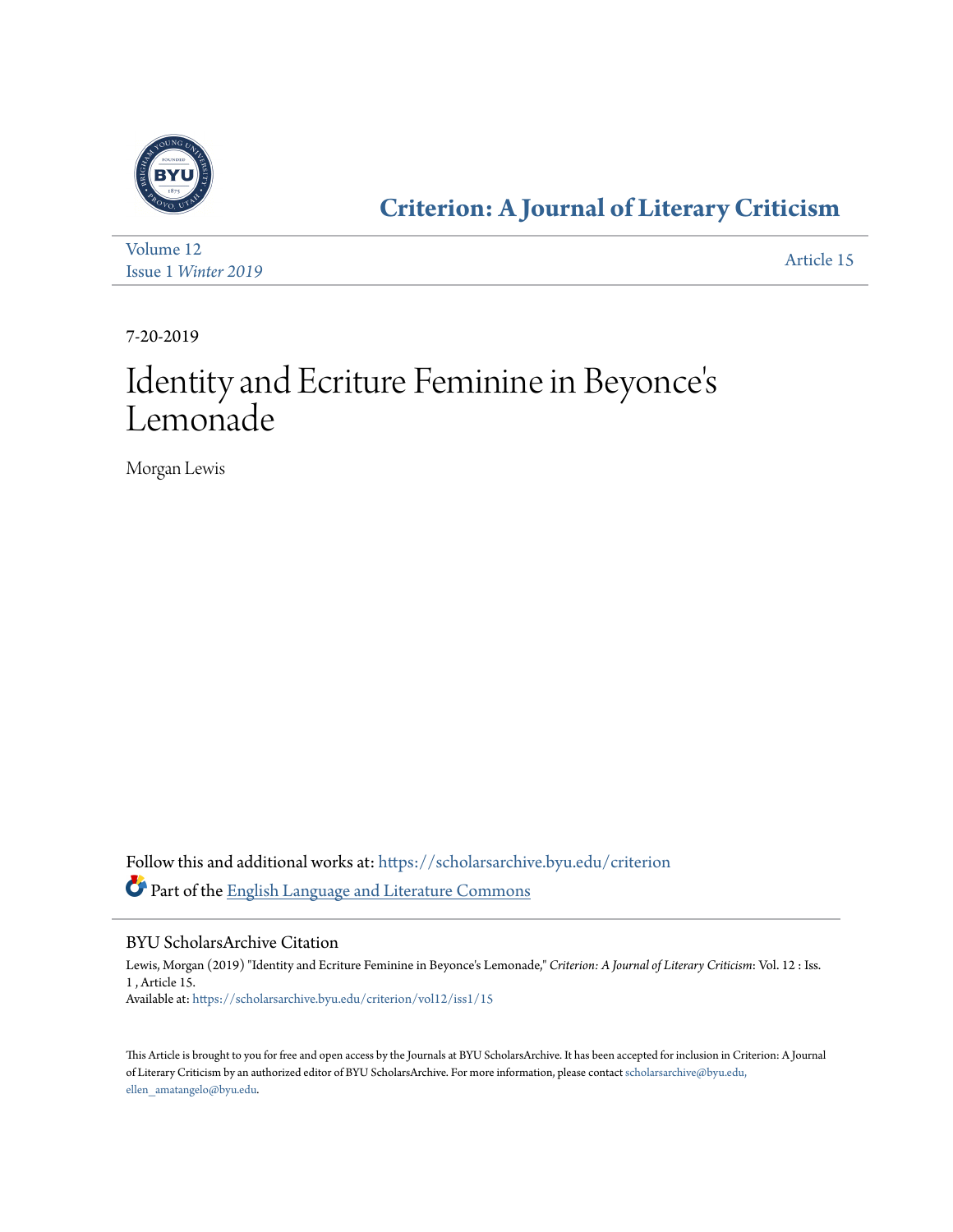# Identity and Écriture Féminine in Beyoncé's Lemonade

*Morgan Lewis*

On the morning of February 6, 2016, Beyoncé dropped the anthem that would come to frame her entire upcoming album: "Formation." She sang, "My daddy Alabama, momma Louisiana / You mix that Negro with that Creole, make a Texas bama," declaring her heritage proudly to the world (Beyoncé). I remember watching the music video four times in a row on the couch in my small apartment and then replaying it for everyone who walked in my door that day—I could talk of nothing else. This song was not written for me, a white woman living in Utah, and yet I felt its impact deeply. Yes, Beyoncé was addressing current controversies and openly acknowledging her stake in those issues, but, more importantly, she was presenting her Self—and doing so unapologetically—which made me feel inspired to do the same. The rest of the *Lemonade* album was released two months later, and it became abundantly clear that this was her magnum opus: a cohesive and intensely personal journey told through a visual album, a unique medium combining poetry, music, and film, and the vehicle through which she could explore and articulate her identity. By presenting her past experiences through the mode of what Hélène Cixous coined *l'écriture feminine*, Beyoncé made an important contribution to the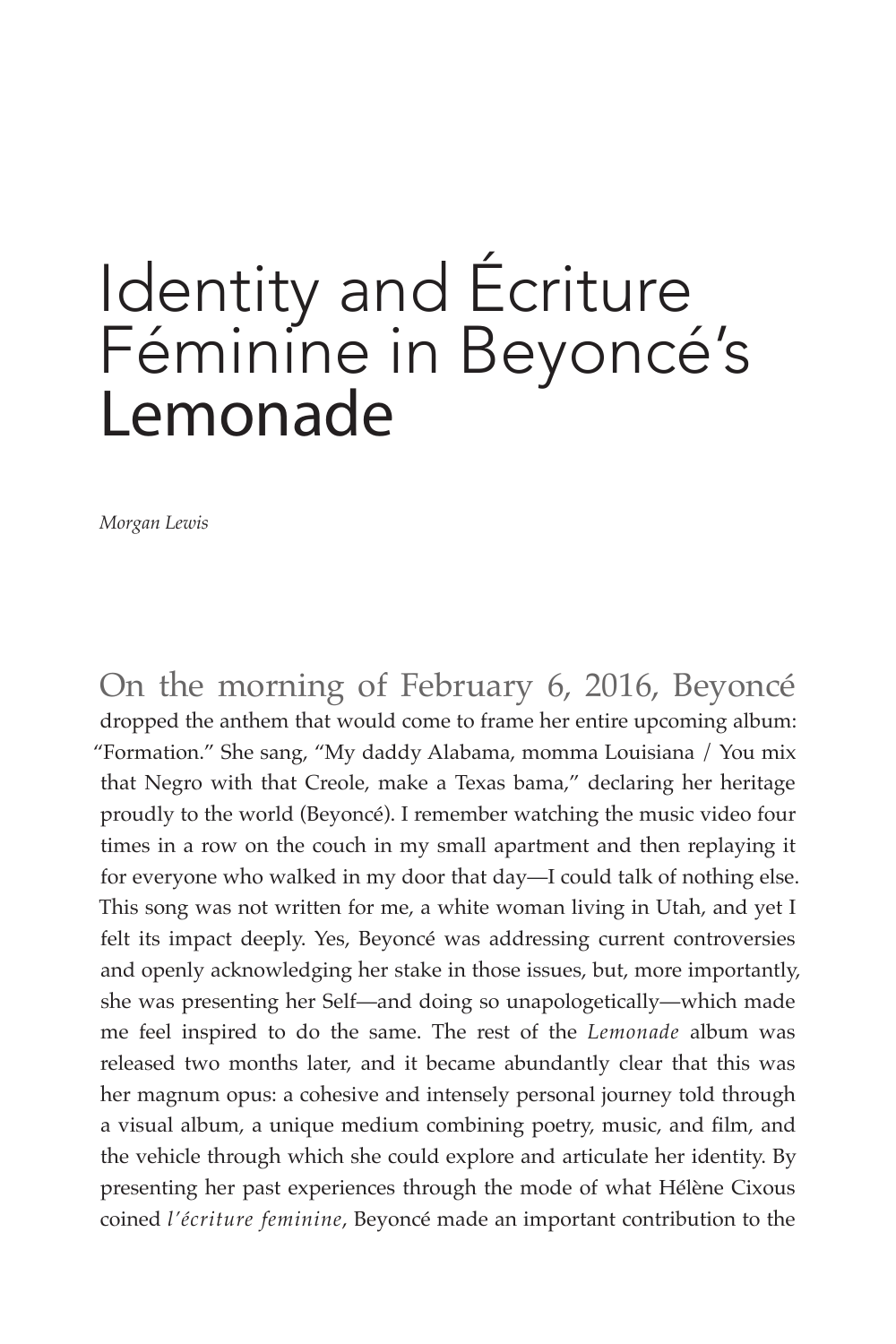dialogue about identity and self-acceptance, thereby allowing other women, especially women of color, to explore their own experiences and identities in the world today.

This problem of identity has long been debated by philosophers who struggled to determine whether the "self" actually exists and, if it does, how it can be discovered and defined in relation to other entities. Hume, as one of these philosophers grappling to define identity, found a lack of both simplicity and stability in his attempts to define his own self, contrary to Locke who claimed that there are certain unchanging elements in a substance's identity. In his essay, *A Treatise of Human Nature*, Hume writes "I never can catch *myself* at any time without a perception, and never can observe any thing but the perception. When my perceptions are remov'd for any time, as by sound sleep; so long am I insensible of *myself*, and may truly be said not to exist" (Hume 252). Hume, here, begins to argue that pinning down a single core identity is impossible, or at least unsatisfying, because a being's identity is based solely upon its perceptions, which are constantly present, ever changing, and wholly dependent upon the being's sentience. This observation in himself leads him to the larger claim that "[mankind] are nothing but a bundle or collection of different perceptions, which succeed each other with an inconceivable rapidity…all our other senses and faculties contribute to this change; nor is there any single power of the soul, which remains unalterably the same, perhaps for one moment" (252). For Hume, our identities are constantly in flux and reside in our perceptions. In other words, our identity is determined by our minds in our observations about ourselves and the world around us.

Though Hume added an important layer of nuance to the issue of identity by acknowledging that volatile impressions construct a significant part of one's self, he overlooked another substantial contributor to identity: the body. In her essay "The Laugh of Medusa," Hélène Cixous builds from Hume's theories, discussing the essential nature of the body in women's writing. Cixous, like Hume, rejects the notion that the self is either singular or unwavering. Rather, she posits the notion that multiple "alterities"—or sources of otherness—exist within each person. Marta Segarra notes that, for Cixous, "the other is always plural, and 'no other is first' among these others. This also implies the necessity and importance of acknowledging the singularity of these multiple others" (100). This theory is reminiscent of Hume's ideologies about identity: multiple perceptions are at play in forming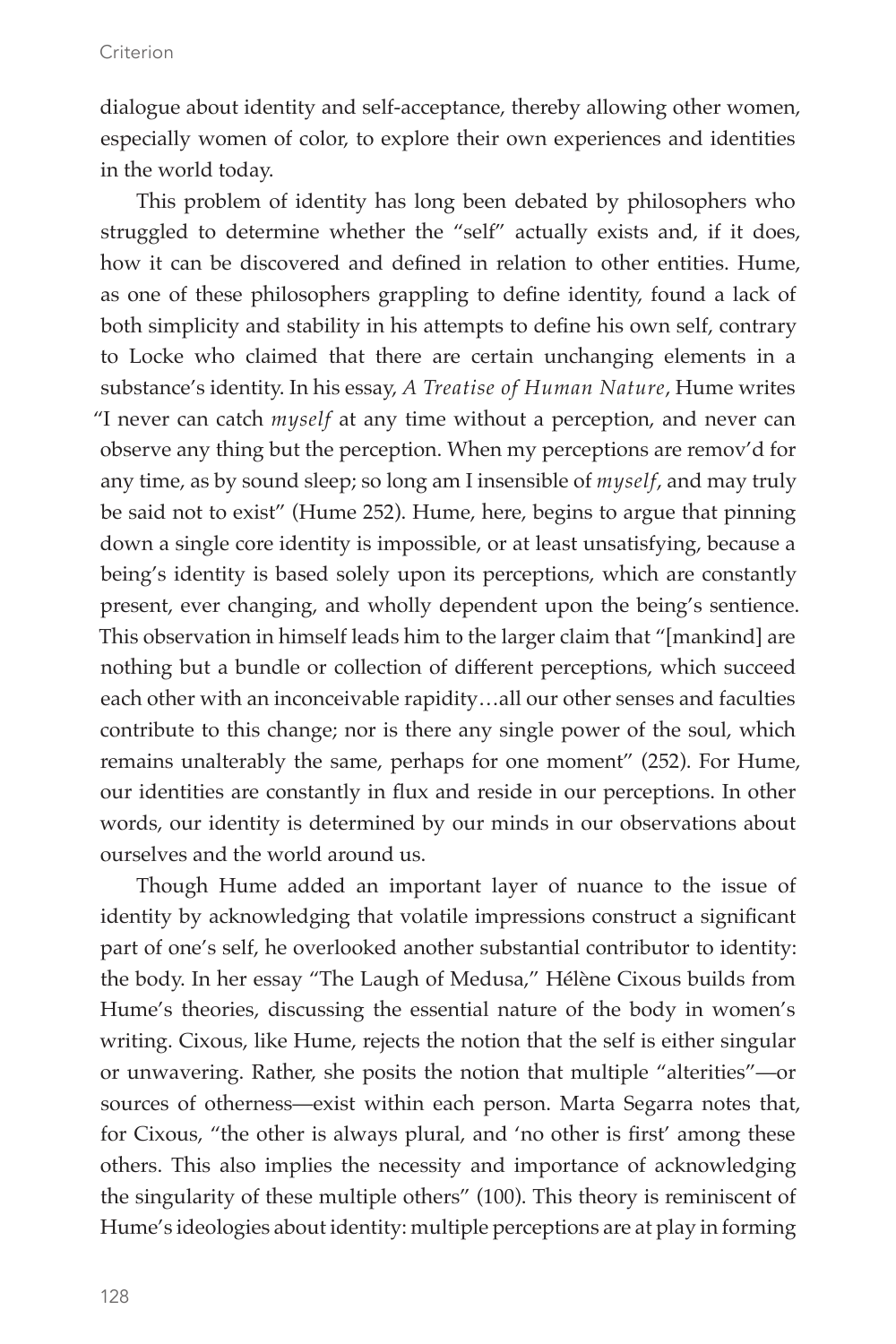identity, and a stable identity is difficult to pin down because all alterities are influencing each other equally and simultaneously within a single being. For Cixous, some of these alterities include her femininity, her Jewish faith, and her Algerian nationality.

Yet Cixous moves beyond Hume as she discusses the role of the body in expressing identity—especially that of the female body. Cixous suggests the need for an *écriture féminine*, a "female writing." But this "feminine practice of writing" is not binary, and is not even limited to only women. Segarra instead suggests that although *l'écriture féminine* cannot be defined without oversimplifying its intricacy, it "might be characterized by 'writing with the body,'" or, allowing the perceptions that define one's identity to flow freely, thus allowing the "self" to be heard (21). *L'écriture féminine*, therefore, is the medium that expresses the complex connection between one's perceptions and one's body—that connection being the source from which identity originates. According to Cixous,

By writing her self, woman will return to the body which has been more than confiscated from her, which has been turned into the uncanny stranger on display. . . . Censor body and you censor breath and speech at the same time. Write your self. Your body must be heard. Only then will the immense resources of the unconscious spring forth. (32).

Cixous recognizes that, for much of history, a woman's body has been owned and censored by others while her own stories have been silenced. In freely writing her experiences, woman expresses and reclaims her body which has been so heavily censored. She is then able to interpret the alterities that constitute her identity.

That the body is inextricably linked to perception, and therefore to identity, is especially apparent in women. In her essay, "Foucault, Femininity, and the Modernization of Patriarchal Power," Sandra Lee Bartky recognizes that Foucault overlooked the different experiences of men and women as defined by their bodies. She writes, "To overlook the forms of subjection that engender the feminine body is to perpetuate the silence and powerlessness of those upon whom these disciplines have been imposed" (27). Bartky reveals that current capitalistic society has placed stricter and more punishable regulations on women's bodies, including body size, movement, hair, and beautification—regulations that many men often do not understand because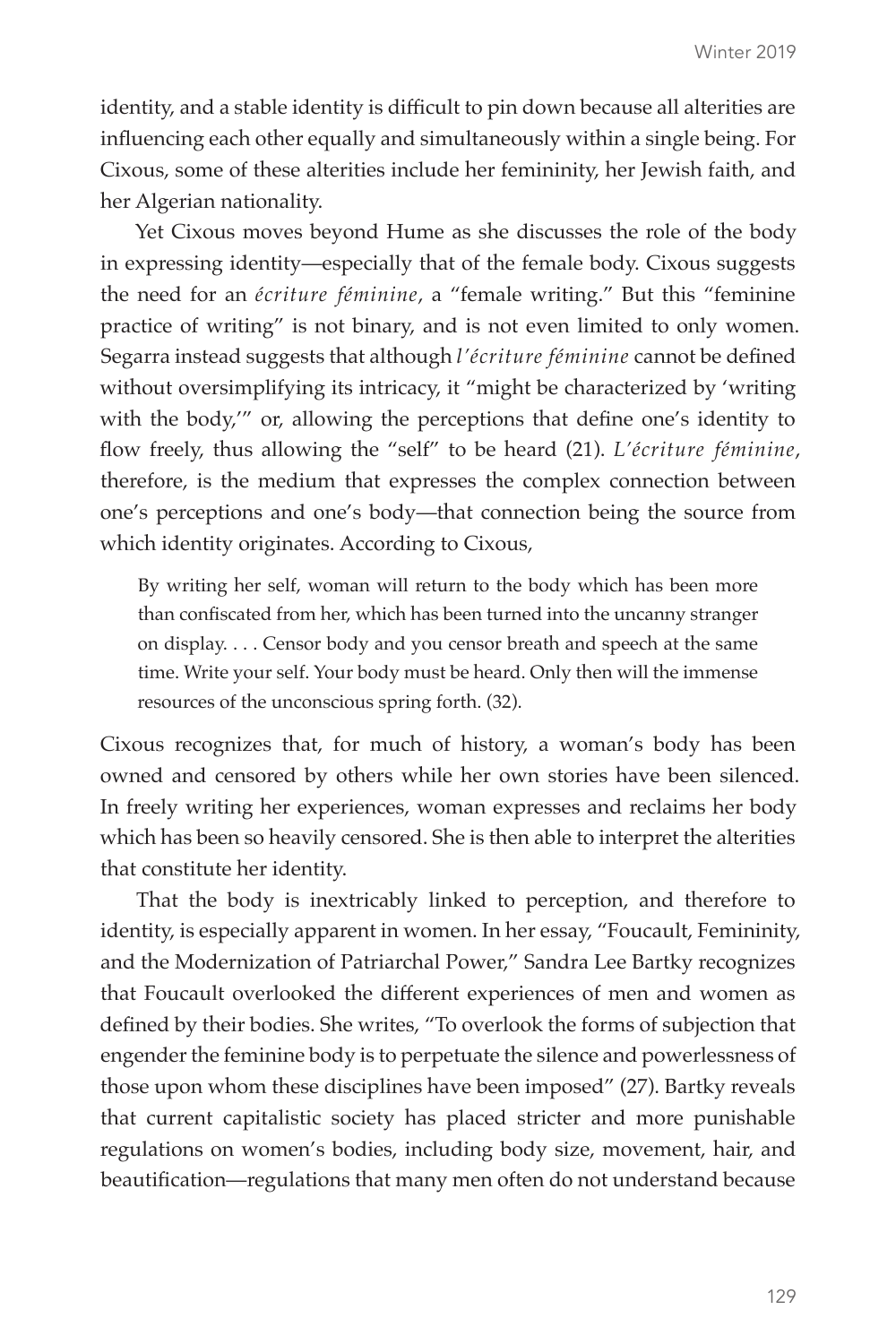the patriarchy allows them a wider degree of freedom in performing their Selves.

Although society's expectations of gender and bodies also constrain men, these regulations often affect a woman's sense of self even more deeply. Bartky maintains that "To have a body felt to be 'feminine'—a body socially constructed through the appropriate practices—is in most cases crucial to a woman's sense of herself as female and, since persons currently can be only as male or female, to her sense of herself as an existing individual" (39). Bartky solidifies the theory that both the body and the mind interact and depend upon each other to create identity through alterities. These alterities are not limited to gender, but include race, religion, nationality, and other societal organizing functions. As a woman forms her identity, her body is interpreted by her society, which then projects its expectations of femininity (and other alterities) onto her, shaping her experience. A woman's experience colors her self-perception, which determines the future choices she will make with her body, which will then evolve her existing perceptions—and the cycle continues. Because it is nearly impossible to dissociate one's body from its surrounding culture, the body retains a profound influence on one's personal identity.

As women write to express their personal identity, they then liberate others to do the same. Cixous writes, "I wished that woman would write and proclaim this unique empire so that other women, other unacknowledged sovereigns, might exclaim: I, too, overflow; my desires have invented new desires, my body knows unheard-of songs" (28). This is the power of *l'écriture féminine*: it enables both the writer and the consumer of the text to discover and express their Selves more fully—especially when those roles are played by women. In *Lemonade*, Beyoncé uses the relationship between her experiences, her body, and her writing (the visual album acting as a written text) to form and express her identity, thereby freeing other women to do the same. At the beginning of the album, she reads a line from a Warsan Shire poem: "The past and the future merge to meet us here / What luck. What a f—ing curse." In *Lemonade*, time converges as Beyoncé analyzes past, present, and future to find her place in each. She considers her history and heritage, addresses contemporary issues that affect her as a Black woman, and invites her audience to help her break the curse and reshape the future.

The *Lemonade* visual album begins with the song, "Pray You Catch Me," a soft confessional that Beyoncé has lost trust in her significant other.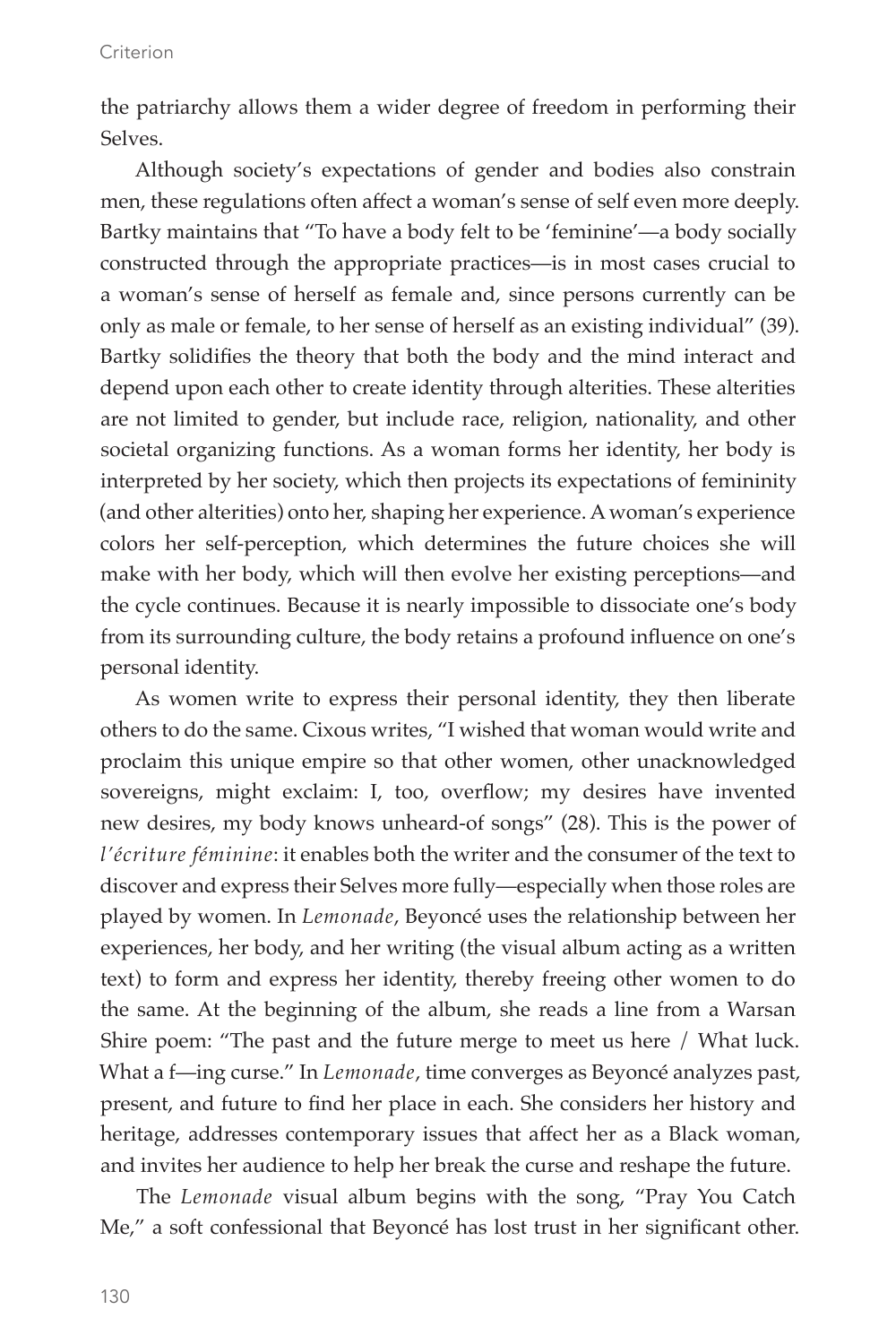She sings, "You can taste the dishonesty / it's all over your breath as you pass it off so cavalier. . . . My lonely ear pressed against the walls of your world" as one shot depicts her kneeling in the middle of a stage, and another shows her surrounded by only tall grass (Beyoncé). Her body language and surrounding scenery convey that she is locked out, alone and hurting. The song sets the premise for the album: her journey coming to terms with the infidelity of her husband. This song also presents the visual setting for the album: various places in the Deep South—the site of slavery and oppression for Beyoncé's ancestors, but also of her childhood happiness. The scenery is both beautiful and painful, and in the silent moments between songs, the viewer can feel those conflicted sentiments in the moss hanging from the trees and the run-down plantation shacks. It is both her long-term and her short-term history, both her ancestry and her recent marital struggles, that have brought her to this album and have shaped her identity. Cixous explains, "In woman, personal history blends together with the history of all women, as well as national and world history" (35). And so, Beyoncé, in choosing to share this deeply personal story, addresses a cause much greater than herself. This album is about her personal journey of perseverance and forgiveness, but it is also about the journey of Black women in America, who are struggling to reconcile their history as, according to Malcolm X, "the most disrespected . . . the most unprotected . . . the most neglected person in America" (qtd. in Beyoncé).

The journey of Black women, especially those in America, has an arduous one with no foreseeable end. Rose Weitz, in her essay "A History of Women's Bodies," recalls that because African-American slaves were considered property and had no human rights, "Rape was common, both as a form of 'entertainment' for white men and a way of breeding more slaves, since the children of slave mothers were automatically slaves" (4). The results of this practice were that Black women were and are still hypersexualized, and therefore are often ignored or even blamed when they suffer rape and abuse—a problem that became especially evident once again in the recent R. Kelly case (Ross, "R. Kelly's arrest"). Black women also continue to face a beauty standard that glorifies and caters to white women. Beyoncé addresses both the issue of residual effects of slavery and the issue of biased beauty standards in Lemonade, using her own story and her art to begin to correct the misconceptions about the bodies of Black women.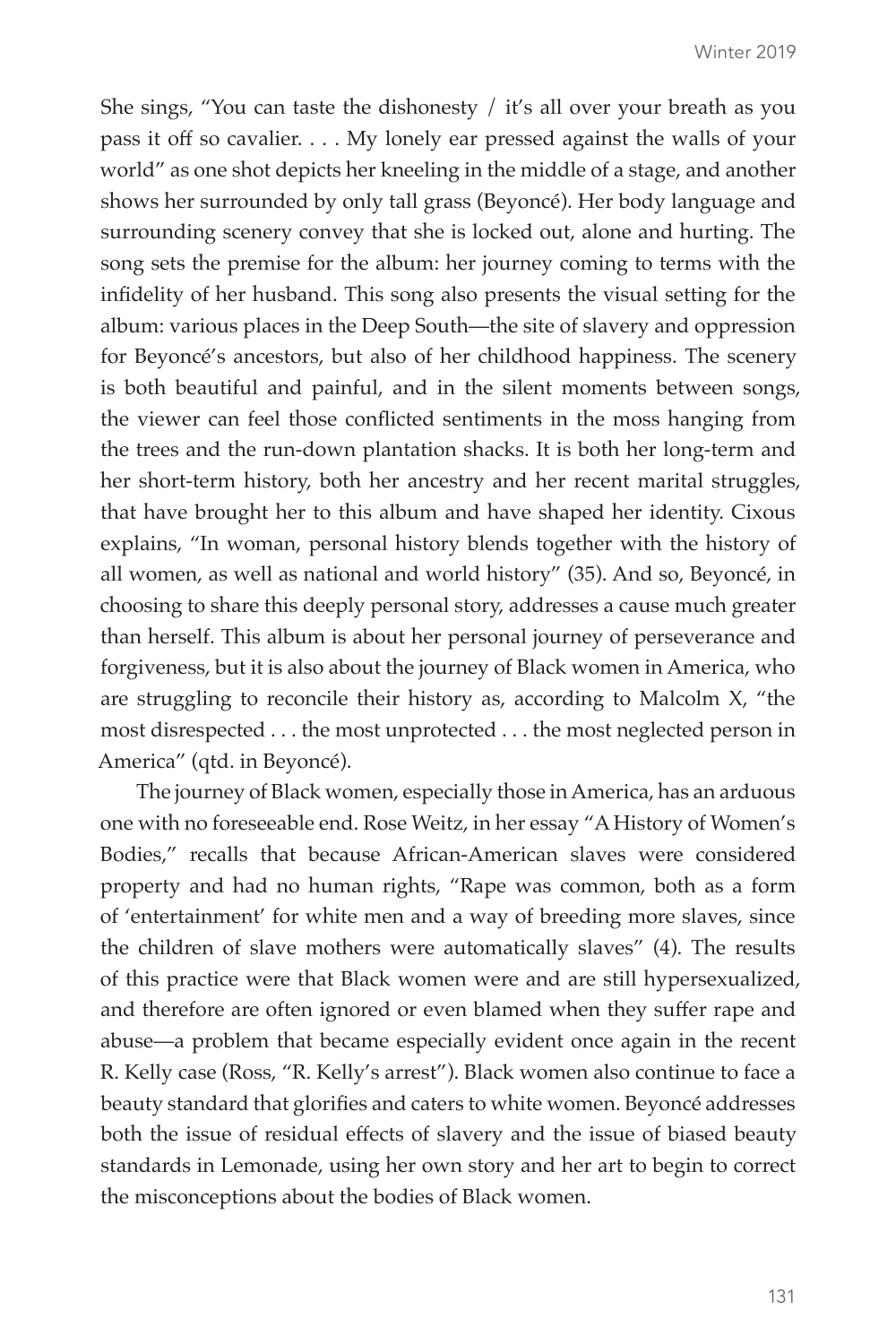#### Criterion

In the song "Six Inch," Beyoncé reclaims Black female sexuality, subverting the previous tendency to hypersexualize Black women and turning that sexuality into female empowerment. The lyrics read,

Six inch heels, she walked in the club like nobody's business . . . she murdered everybody and I was her witness She works for the money, she work for the money From the start to the finish And she worth every dollar, she worth every dollar And she worth every minute.

These lyrics focus far more on the subject's act of working and earning a paycheck, rather than the aesthetic or sexual pleasure of her line of work, be it dancing or sex work. This humanizes the subject rather than objectifying her. The video for this song is colored entirely by the red light, indicating that the song is about the red-light district. However, instead of sexually exploiting the Black body, as media often does, the video focuses on female empowerment rather than male pleasure. Men hardly appear in the video, shown only from Beyoncé's view as she rides in the back of a car, passing them all by. In the shots onstage, the focus is on Beyoncé as a performer in strong stances, not on a gawking audience. For the shots that depict Beyoncé in bed, she is fully clothed and alone—no man is present. In other shots, Beyoncé stands, swinging around a red lightbulb on a cord, symbolizing that she is in full control in her career. Therefore, the song is empowering to the so-called "working woman"—the female sex workers—who are doing what they have to do to support themselves. Because Black women have been so disadvantaged in America, prostitution or dancing are often their only options for making enough money to survive. These women use their sexuality, not because they have an insatiable thirst for sex, but because they have no alternative. This song switches that power dynamic by focusing on the workers, depicting them not as sex slaves, but as career women who "love the grind"—who love to work hard and are determined to succeed.

Beyoncé also subverts the power structure through the costuming in *Lemonade*, which is reminiscent of the antebellum South. Beyoncé and the surrounding Black women wear large brimmed hats, wide flowing skirts, and thick puffed sleeves, brandishing fans and wearing jewels while sitting upon rocking chairs or plush benches. In the antebellum South, this was the wardrobe of the upper-class, the white plantation holders who owned slaves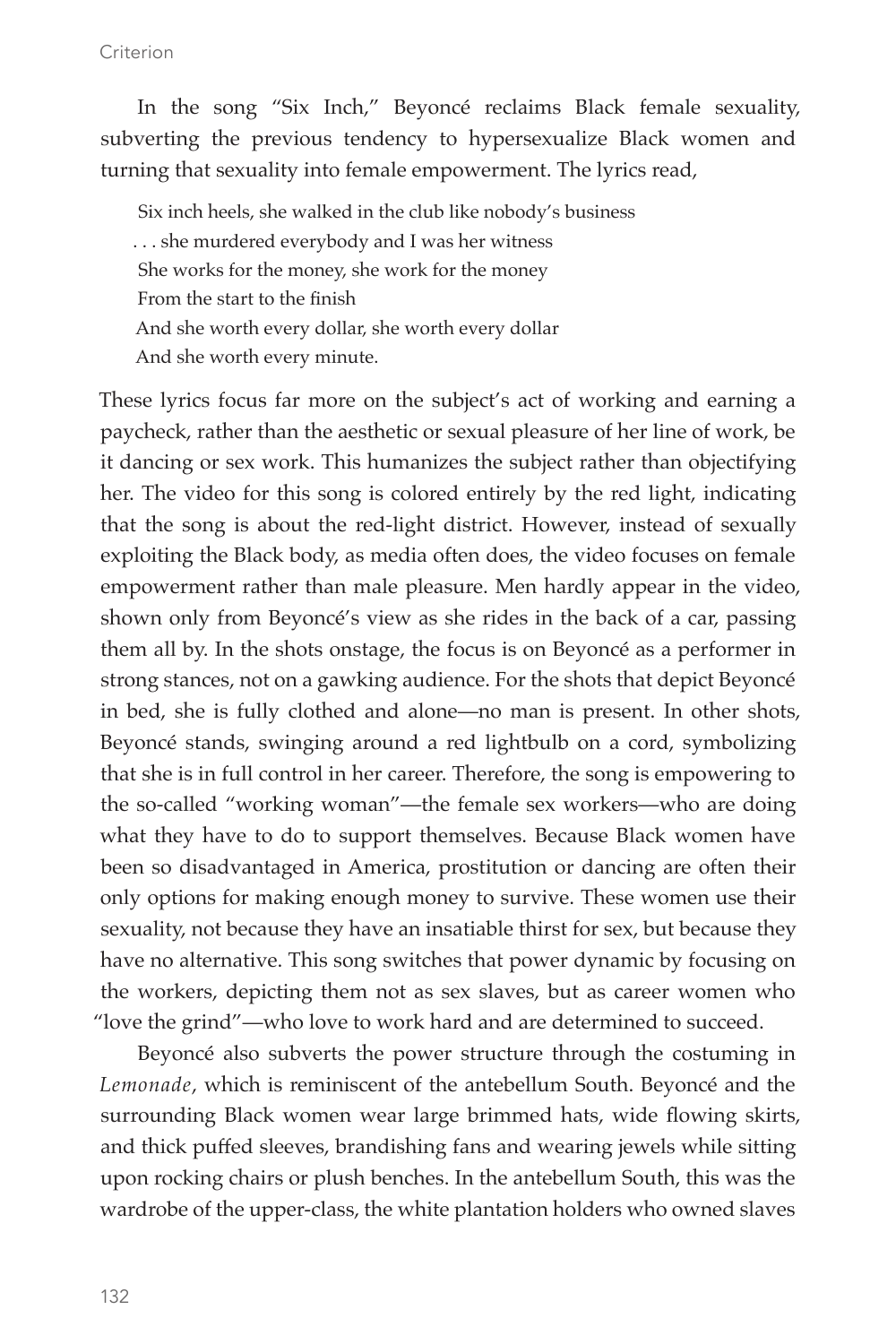and profited from their work. However, by clothing the descendants of slaves in the apparel that the slave owners would have worn, Black women are given the power represented by that clothing. This allows Black women to reclaim an empowered identity rather than an oppressed one—perhaps an identity they would have inherited if they had not been uprooted from their African home. Beyoncé is writing herself and Black women into the narrative, speaking up for the silenced women who came before her by reversing the power dynamic and adorning Black bodies in the lavish antebellum clothing.

Another body-related issue for Black women is their hair. While Beyoncé's signature long blonde locks are iconic, she sings in "Formation," "I like my baby heir with baby hair and afros," responding to the discussion surrounding whether she should style Blue Ivy's hair differently by expressing pride in her daughter's natural look. It's common knowledge that Black women's hair requires different maintenance than white women's hair because of the difference in texture. Often, society deems those hairstyles which protect Black women's hair to be "unprofessional" or "unattractive." Not only does Beyoncé defend her choice about her daughter's hair, she incorporates more typical Black hairstyles in her own appearance throughout the visual album including corn rows, head wraps, afros, and braids. Beyoncé addresses the hair issue once again in "Sorry," singing, "You better call Becky with the good hair" as she says goodbye to an unfaithful partner. The name "Becky" here refers to any generic white woman, and Beyoncé is insulting her partner for buying into white beauty standards and choosing a white woman with "good hair" to be unfaithful with. In rejecting the white standard for hair, Beyoncé embraces her own hair as one of the alterities that makes up her identity and thereby allows other women of color to do the same.

Beyoncé's reclaiming of the female body involves more than just physical appearance, though. It also includes ideals of gender roles. Cixous asserts that, while each human has both masculinity and femininity inside of them, women are generally more accepting of the masculinity within them than men are with femininity in them. She calls this "bisexuality," or, "the presence—variously manifest and insistent according to each person, male or female—of both sexes, nonexclusion either of the difference or of one sex" (36). Cixous recognizes that each person has varied amounts of masculinity and femininity within them, and explains that bisexuality calls for acknowledging and playing with the difference between the two while still including both in one's identity and Self performance.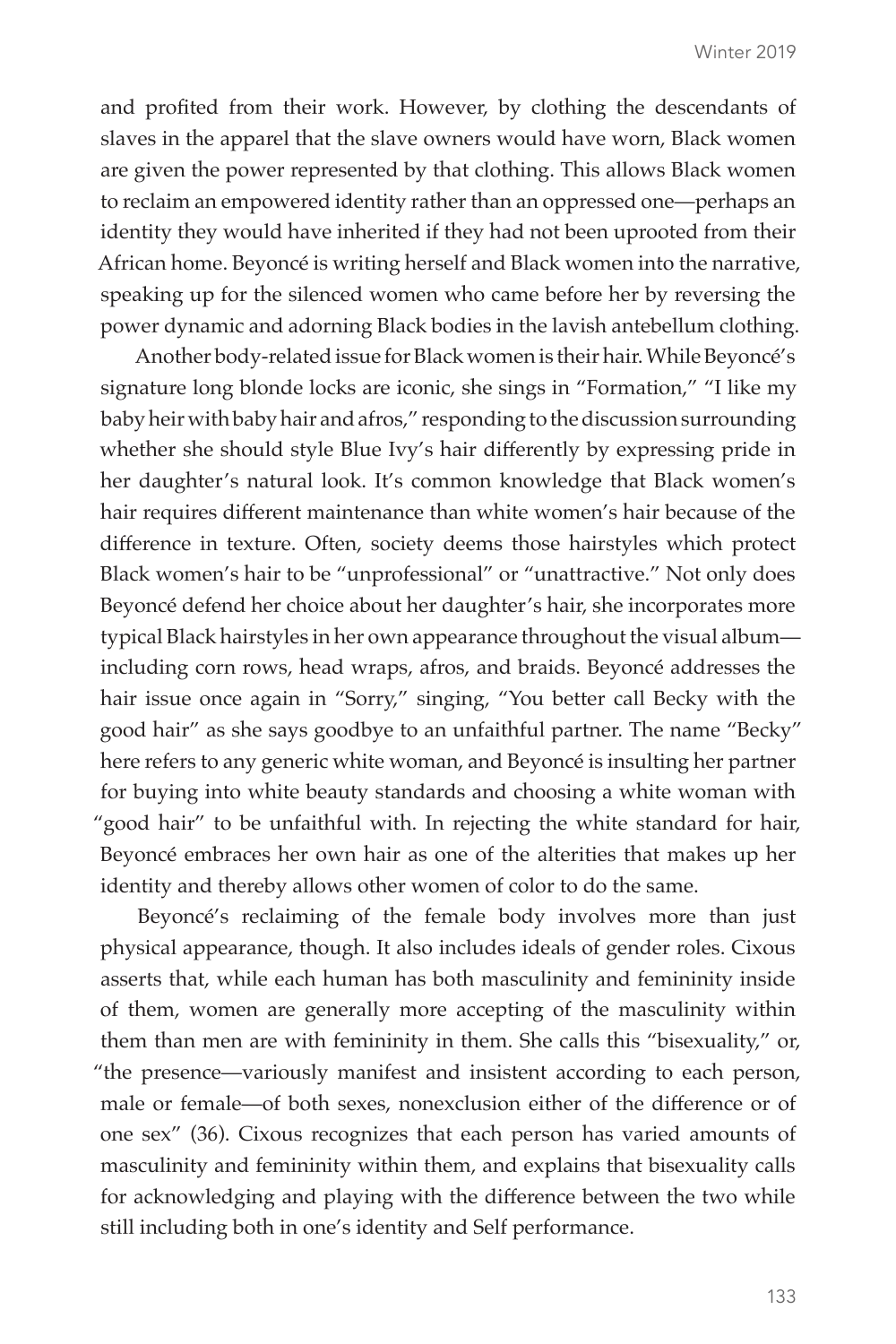#### Criterion

Beyoncé exemplifies this idea of embracing the difference between masculinity and femininity, which is especially prominent in the video for "Don't Hurt Yourself." The video opens with Beyoncé reading Warsan Shire's poetry: "Why can't you see me? / Why can't you see me? / Everyone else can" and she glares into the camera, which moves away and downward (2016). By using this line of poetry, Beyoncé expresses her frustration that she is getting recognition from seemingly everyone except her significant other. She pleads for his attention and, in resolution, decides to speak in his more masculine language using her body language, emotion, and words. "Who the f— do you think I am?" she shouts to the camera which records her from a low angle, creating an air of intimidation. She walks with a slightly flexed swagger, imitating the posture typical of hip-hop and rap music videos by male artists such as that in the "Otis" music video from the Kanye West and Jay-Z's *Watch the Throne* album. By presenting herself as masculine, Beyoncé is able to subvert the power structure which privileges the male voice, appropriating the masculine voice to speak her message. Yet, this appropriation is not acting out a character separate from herself, but simply the revealing of an aspect already in her identity. She is a powerful woman demanding to be heard, and she is capable of using her inherent masculinity to seize that power.

Through her very personal journey depicted in *Lemonade*, Beyoncé invites others to participate in creating their own stories, seizing power, and moving forward with her. She, like Cixous, is writing to a larger cause and recognizes the individuality in each person she addresses. Cixous writes:

There is, at this time, no general woman, no one typical woman. What they have in common I will say. But what strikes me is the infinite richness of their individual constitutions: you can't talk about a female sexuality, uniform, homogeneous, classifiable into codes—any more than you can talk about one unconscious resembling another. Women's imaginary is inexhaustible, like music, painting, writing: their stream of phantasms is incredible. (27–28)

Therefore, identity is not only constantly in flux, it is entirely unique. Though there are common threads caused by shared experiences, women—and all people—are as diverse as snowflakes. This individuality, however, creates a space for celebration, both for common connection among people and for the infinite possibilities for inimitability in each person. By demonstrating that this album is about more than her own experience, Beyoncé sends out a call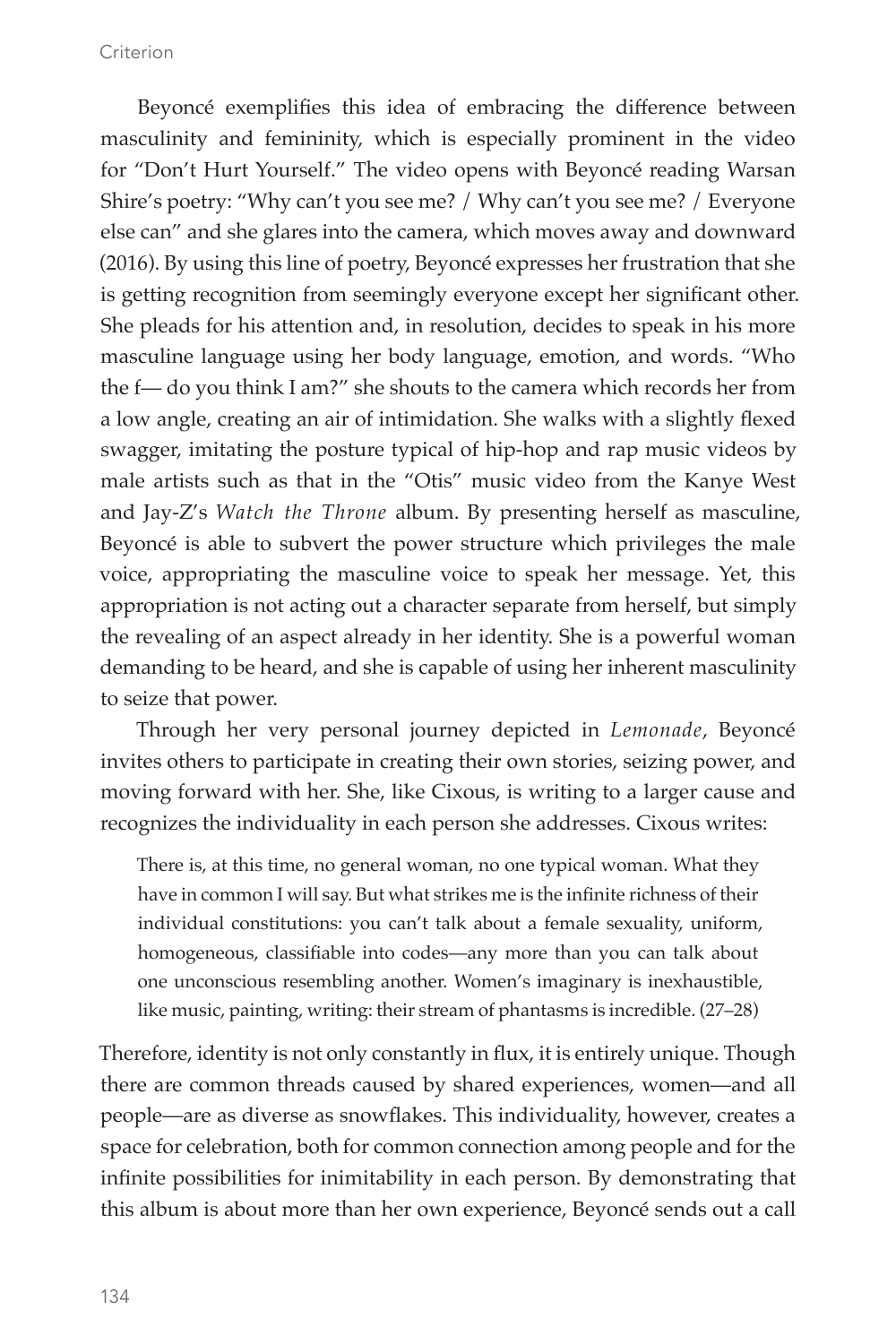to Black women to join her in the process of reconciliation—to feel the pain, anger, grief, and healing with her.

Throughout the entire album, Beyoncé opens a space for her viewers to put themselves into the narrative by showing headshots of Black women, average and unglamorized, in their everyday beauty. These headshots are a periodic reminder that the issues that Beyoncé addresses—infidelity and marital strife—affect a greater demographic than just herself. The headshots are shown for two or three seconds, giving the audience enough time to see the humanity and individuality of each woman's expression. Some of these women include the mothers of Eric Garner, Trayvon Martin, and Mike Brown—three Black men who died from police brutality—holding the portraits of their sons. These headshots connect Beyoncé to her audience in a different way by demonstrating that Beyoncé, even with her fame and success, is not above the impact of racial injustices. Just as she invites viewers to feel her personal heartbreak, she allows herself to empathize with plight of the common Black woman.

The song "Freedom" shows the power of Black women coming together to support each other. The stage is the centerpiece in this song, beginning with a shot of all the women sitting on stage facing an empty theater. Beyoncé then takes the stage and begins singing a capella to an audience of all Black women, demonstrating that this is the time for Black women to shine, and to do so for no one but themselves. The connection between Black women is also prominent in this song through the symbolism of the tree, which extends in deep curves, draped in Spanish moss. The tree's shape evokes the curves of female bodies, and the moss reflects the textured hair of women of color. Women sit in the tree and stand around it; all are different in age, dress, and appearance, but all are facing the same direction. The tree here is also symbolic of a family tree, reminding women that they are all connected through genealogical heritage and shared experience. In facing the same direction, the women indicate that they have the same goals and are looking forward, hopeful and ready to make things happen. There is power in their stances and their solidarity with one another.

In addition to the connection among Black women shared through common experience, Beyoncé emphasizes love as the connective healing balm that will fix broken relationships and fractured histories. Once again, she places herself on equal footing with average people by juxtaposing her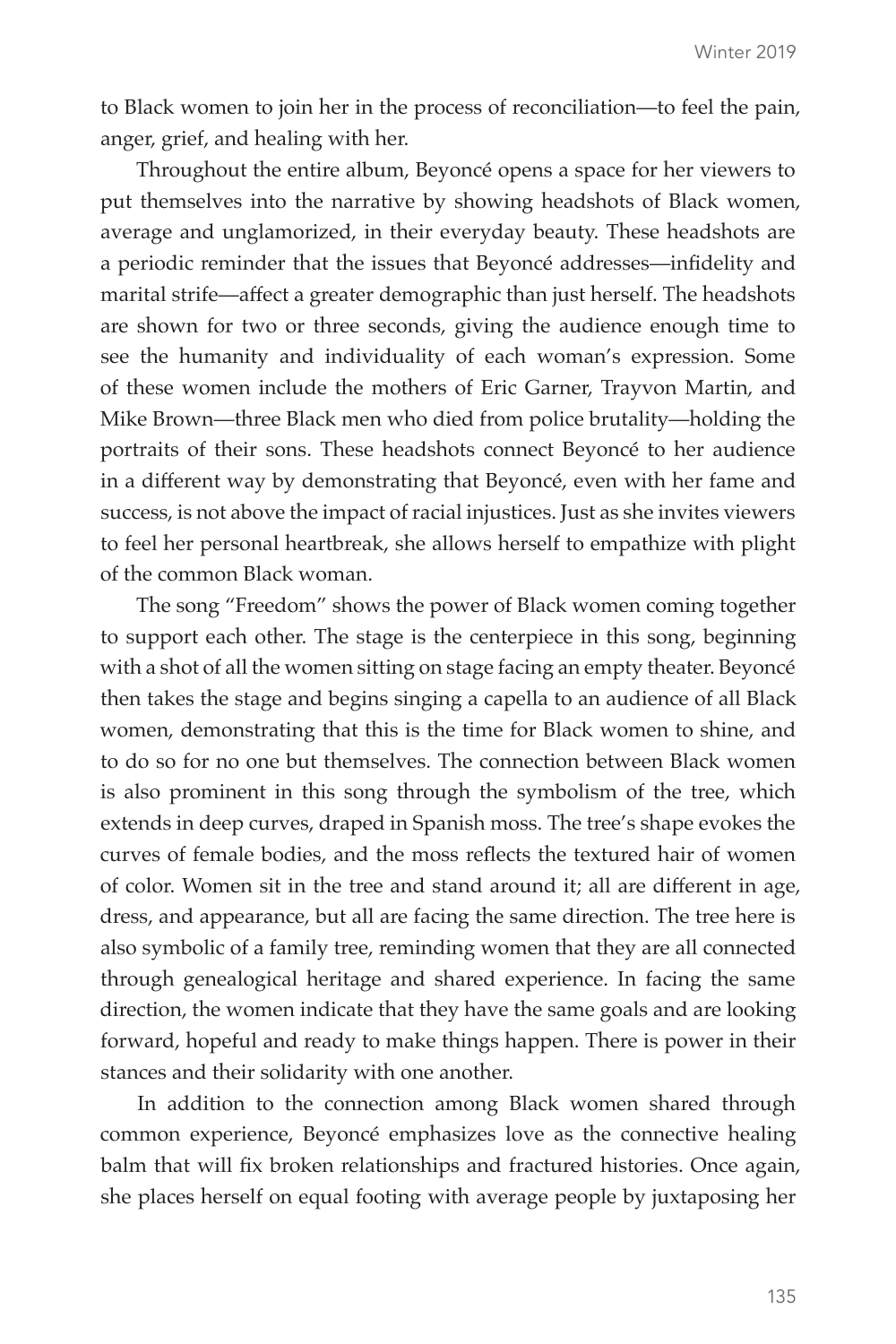#### Criterion

own home videos with videos of other couples of all ages, races, and sexual orientations. She sings,

They say true love's the greatest weapon to win the war caused by pain . . . True love brings salvation back into me With every tear came redemption And my torturer became my remedy. (Beyoncé 2016)

The love that helped her overcome the trials in her marriage is the same love that will help heal the nation of its past blights against Black women. In these lines, she demonstrates that one cannot heal without confronting and working with the cause of the pain—in other words, true healing cannot be done alone.

Beyoncé's *Lemonade* was lauded as a love letter to Black women because of the album's focus on women of color and the issues they confront. But although she spoke to a larger demographic of Black women, *Lemonade*  was so poignant because she was writing her self, and therefore writing *l'écriture feminine* with which women could identify. Cixous prophesied the power of *l'écriture feminine* when she wrote, "Woman must write her self: must write about women and bring women to writing, from which they have been driven away as violently as from their bodies—for the same reasons, by the same law, with the same fatal goal. Woman must put herself into the text—as into the world and into history—by her own movement" (27). Though Black women have historically been violently torn away from owning their own bodies, Lemonade allowed Beyoncé to reconnect with and celebrate her body, which allowed other women to do the same. By exploring her own identity, she wrote Black women into the narrative and, because of her widespread platform and fan base, she enabled women on a massive scale to tell the stories they had previously hidden away. Cixous theorizes, "Writing is precisely *the very possibility of change*, the space that can serve as springboard for subversive thought, the precursory movement of a transformation of social and cultural structures" (31). The process of writing and reading stories is the process of creating culture. When new stories are told that contradict the predominant culture, a transformation begins to take place—which can be seen in the impact of *Lemonade* only one year later. The album was the third best-selling album in the United States, and the top best-selling album globally in 2016, demonstrating that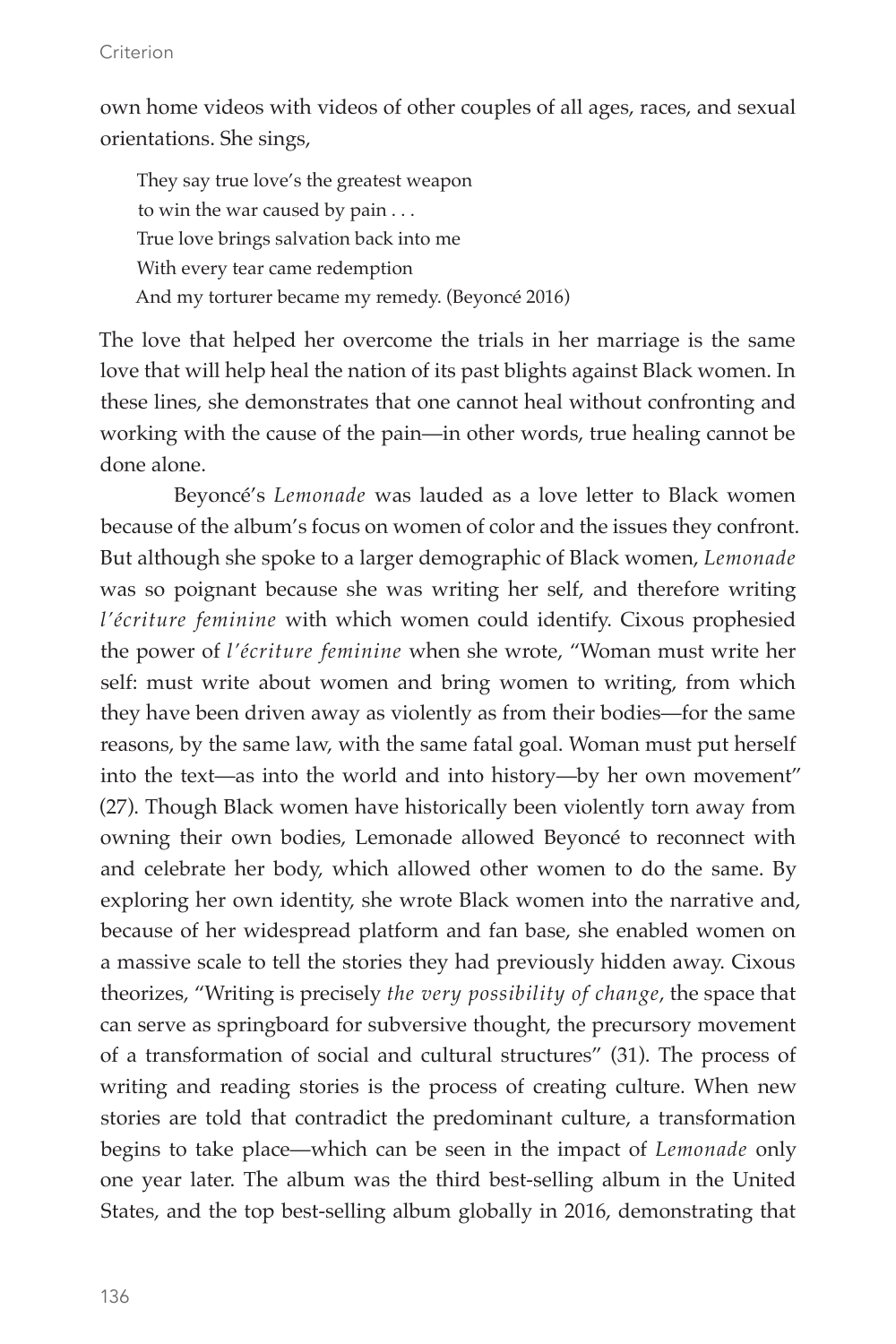Beyoncé's words resonated on a massive scale. ("Nielsen Music"; "Global Music"). The influence of her empowering album could be felt in the lives of women—especially Black women—from its inception, contributing to an environment that made possible powerful cultural moments like the Women's March, the #MeToo movement, and countless acts of resistance against racial injustice. Although there is still a long way to go to mend the past and current treatment of Black women, through *l'écriture feminine* like *Lemonade*, women can begin to write their own stories and enact the change necessary to reach reconciliation and healing.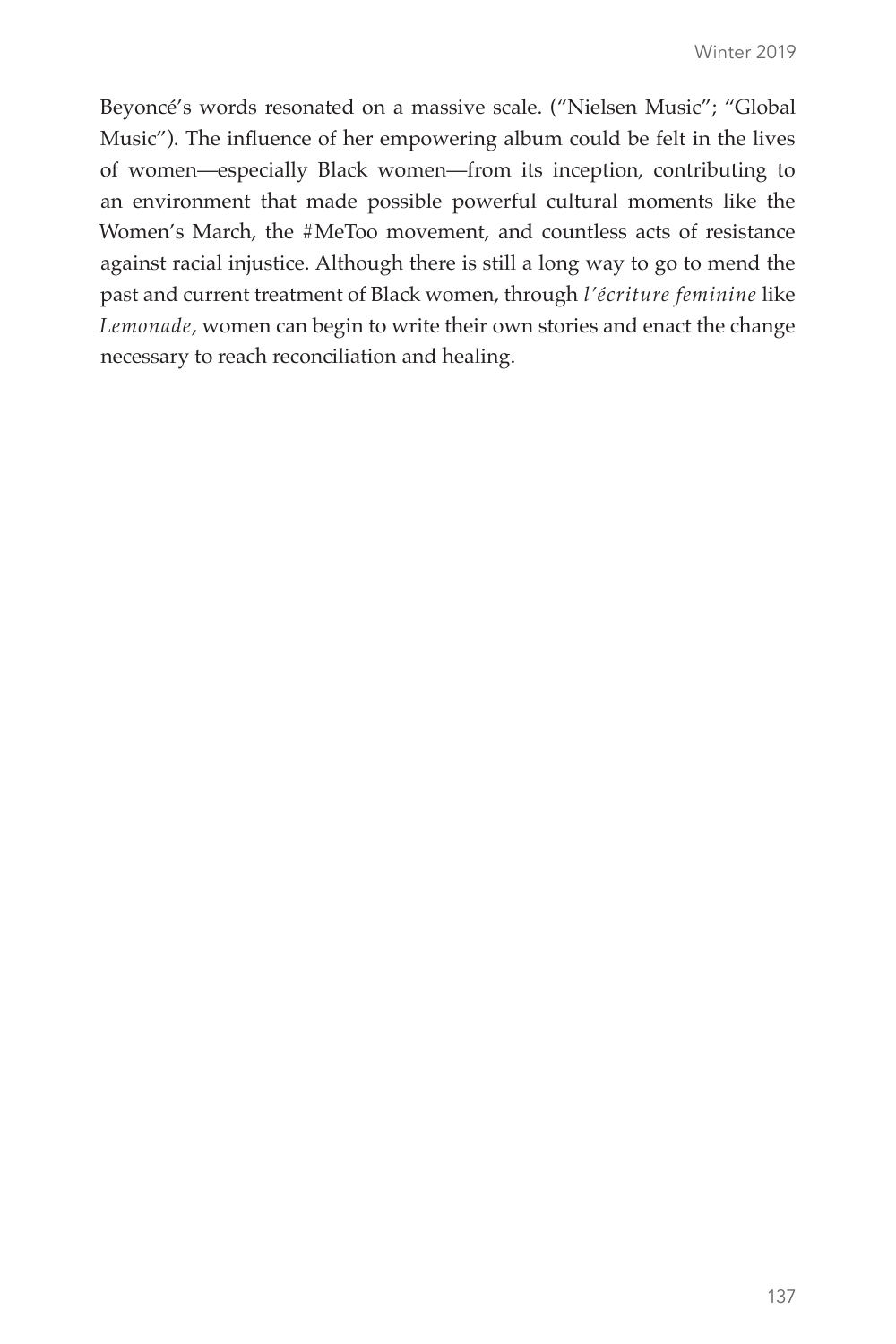# Works Cited

- Bartky, Sandra Lee. "Foucault, Femininity, and the Modernization of Patriarchal Power." *The Politics of Women's Bodies*, edited by Rose Weitz. Oxford UP, 1998, pp. 25–45.
- Beyoncé. *Lemonade*, Parkwood Entertainment, 2016, www.beyonce.com/album/ lemonade-visual-album/.
- Cixous, Hélène. "The Laugh of the Medusa." *The Portable Cixous*, edited by Marta Segarra. Columbia UP, 2010, pp. 27–39.
- "Global Music Report 2017: Annual State of the Industry." *IFPI*, 25 Apr. 2017, www. ifpi.org/downloads/GMR2017.pdf.
- Hume, David. *A Treatise of Human Nature*. Clarendon P, 1896. *Online Library of Liberty*, oll.libertyfund.org/titles/342.
- "Nielsen Music Year End Report U.S. 2016." *Nielsen*. 9 Jan. 2017. www.nielsen.com/ content/dam/corporate/us/en/reports-downloads/2017-reports/2016-yearend-music-report-us.pdf.
- Ross, Janell. "R. Kelly's Arrest Barely Scratches the Surface of a Much-Needed #MeToo Reckoning for Black Girls." *NBC News*, 28 Feb 2019, www.nbcnews.com/news/ nbcblk/r-kelly-s-arrest-barely-scratches-surface-much-needed-metoo-n977816.
- Segarra, Marta., editor. *The Portable Cixous*. Columbia UP, 2010.
- Weitz, Rose. "A History of Women's Bodies." *The Politics of Women's Bodies*, edited by Rose Weitz. Oxford UP, 1998, pp. 3–11.
- West, Kanye and Jay-Z. "Otis." *Watch the Throne*, Roc-A-Fella, 2011. https://www. youtube.com/watch?v=BoEKWtgJQAU.